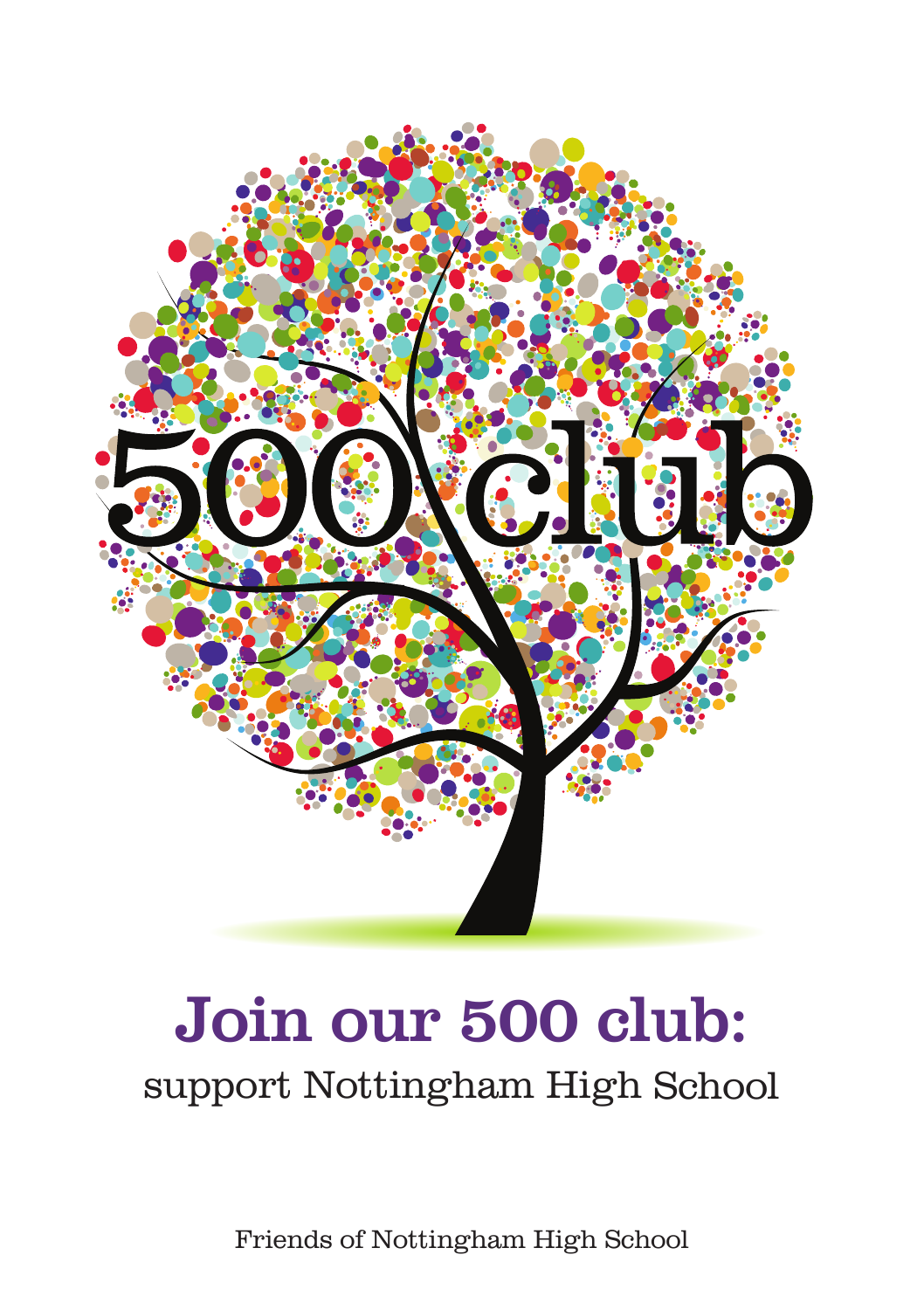Why not join today? It couldn't be easier. Just complete the simple application form and return it to the address shown. Remember to indicate when you wish to start – you can join any time. As soon as your membership details have been processed we'll send you your membership letter and you will go straight into the next draw.

Your questions answered....

# What is the Friends of Nottingham High School 500 Club?

The 500 Club is a private lottery organised by the Friends of Nottingham High School.

# Why should I join the 500 Club?

It is a great way to raise funds for the benefit of Nottingham High School; in particular for the 'Friends Fund' which is utilised by the Headmaster to help students to attend school visits, trips or similar activities where the costs of such activities may prevent them joining in.

It pays out cash prizes via monthly prize draws. Approximately 50% of all monies collected go into the prize fund. Prizes will be drawn twelve times a year. Two of these draws (June & December) will be super draws.

## What are the prizes?

The prizes are worked out as a percentage of income. The monthly standard draws will be made up of 30% of that month's income with 20% of the income being carried for the super draws as follows:

- 1st Prize will take 15%
- 2nd Prize will take 10%
- 3rd Prize will take 5%.

The super draw prize fund will be made up of 50% of that month's income plus up to 5 months carried forward prize money as follows:

- 1st prize will take 50%
- 2nd prize will take 30%
- 3rd prize will take 20%

Assuming there are 500 members the prizes would therefore be as follows:

|           |           | <b>Normal</b><br>draw | <b>Super</b><br>draw |
|-----------|-----------|-----------------------|----------------------|
| $\bullet$ | 1st prize | £375                  | £1,875               |
| $\bullet$ | 2nd prize | £250                  | £1.125               |
| $\bullet$ | 3rd prize | £125                  | £750                 |

Remember…the greater the number of participants the bigger the prizes!

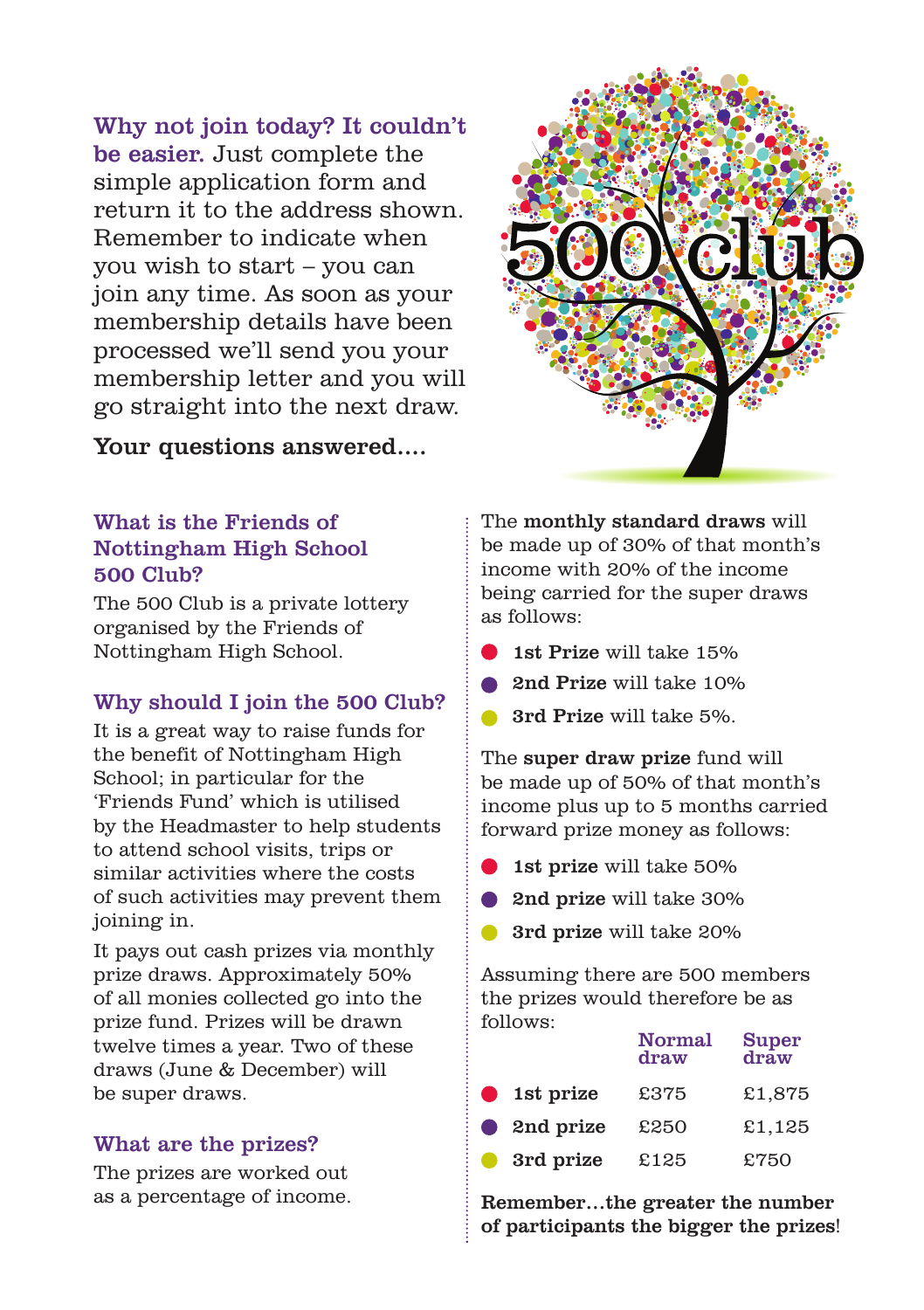#### How does it work?

You buy a number which is exclusive to you. Every month a prize draw takes place to randomly select the winners.

#### How much does it cost?

Each number costs £60 per year, payable either yearly in advance or by standing order of £5 monthly in advance.

#### Who can join?

Membership is open to parents and grandparents of current and past students, staff and retired staff, Old Nottinghamians and Governors. All members must be aged 18 or over and may only have one subscription.

#### How do I join & pay?

To join, simply fill out the 500 Club Application Form and enclose your cheque or complete your Standing Order Mandate.

#### Do I need to remember my number?

No. A list of numbers and members will be stored on the Nottingham High School database.

#### Can I witness the prize draw? Yes.

#### Where & when are the prize draws?

The prize draws will take place at Nottingham High School. Please check the Friends of Nottingham High School website for draw dates.

#### How do I know if I have won?

Winners will be notified by e-mail and announced on the Friends' website

www.nottinghamhigh.co.uk/friends

Prizes will be paid by BACS or by cheque and sent to the address supplied on your application form.

# How can I cancel my 500 Club membership?

Members may leave the 500 Club at any time giving three months notice in writing. No subscription monies will be returned and the Member's Draw number will continue to be drawn until the subscription expires.

# Where can I see a copy of the 500 Club rules?

A full set of the rules are available from the Friends of Nottingham High School website www.nottinghamhigh.co.uk/friends

## Any further questions?

If you have any questions please do not hesitate to call Deborah on 0115 845 2208.

#### Friends of Nottingham High School

c/o Deborah Penney Development Office Nottingham High School Waverley Mount Nottingham NG7 4ED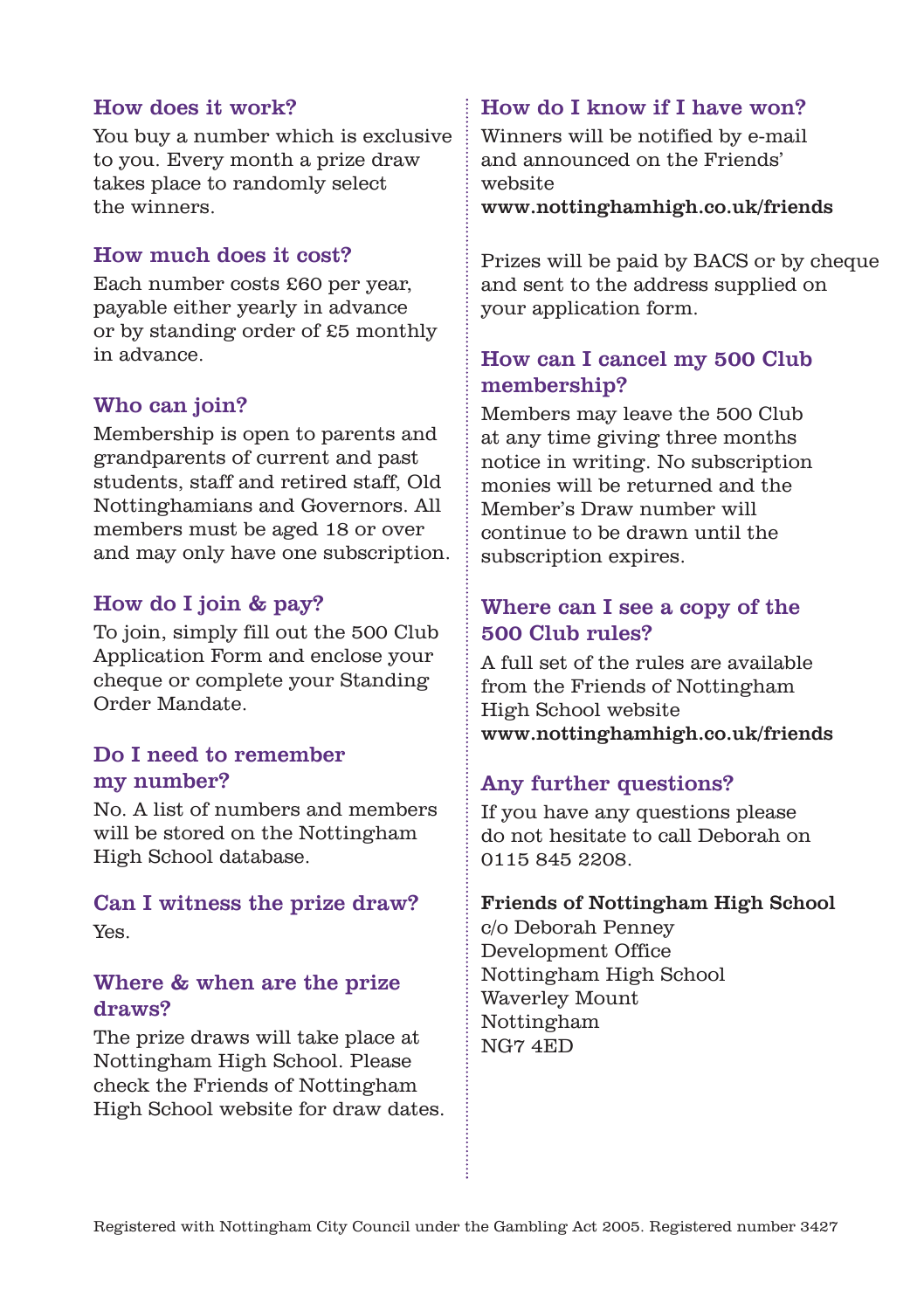# Application to join the 500 Club (PART A)

# TO: Treasurer of the Friends of Nottingham High School

I wish to apply for one unit in the 500 Club at £60.00 per unit per annum.

Payment method (\*delete as appropriate):

- \* I enclose the completed Standing Order form (PART B) (monthly payment of £5 per month or £60 annually)
- \* I enclose my cheque for a full year £............... (make payable to 'Friends of Nottingham High School')

I confirm that I have read the rules of the 500 Club and agree to abide by them.

| Please delete as appropriate ON / parent / staff / other (please specify) |  |  |  |  |
|---------------------------------------------------------------------------|--|--|--|--|
| Please send <b>PART A</b> with your cheque                                |  |  |  |  |
| or standing order mandate (PART B) to:                                    |  |  |  |  |
| The Treasurer                                                             |  |  |  |  |
| <b>Friends of Nottingham High School</b>                                  |  |  |  |  |
| c/o Deborah Penney                                                        |  |  |  |  |
| Development Office                                                        |  |  |  |  |
| Nottingham High School                                                    |  |  |  |  |
| Waverley Mount<br>Nottingham NG7 4ED                                      |  |  |  |  |
|                                                                           |  |  |  |  |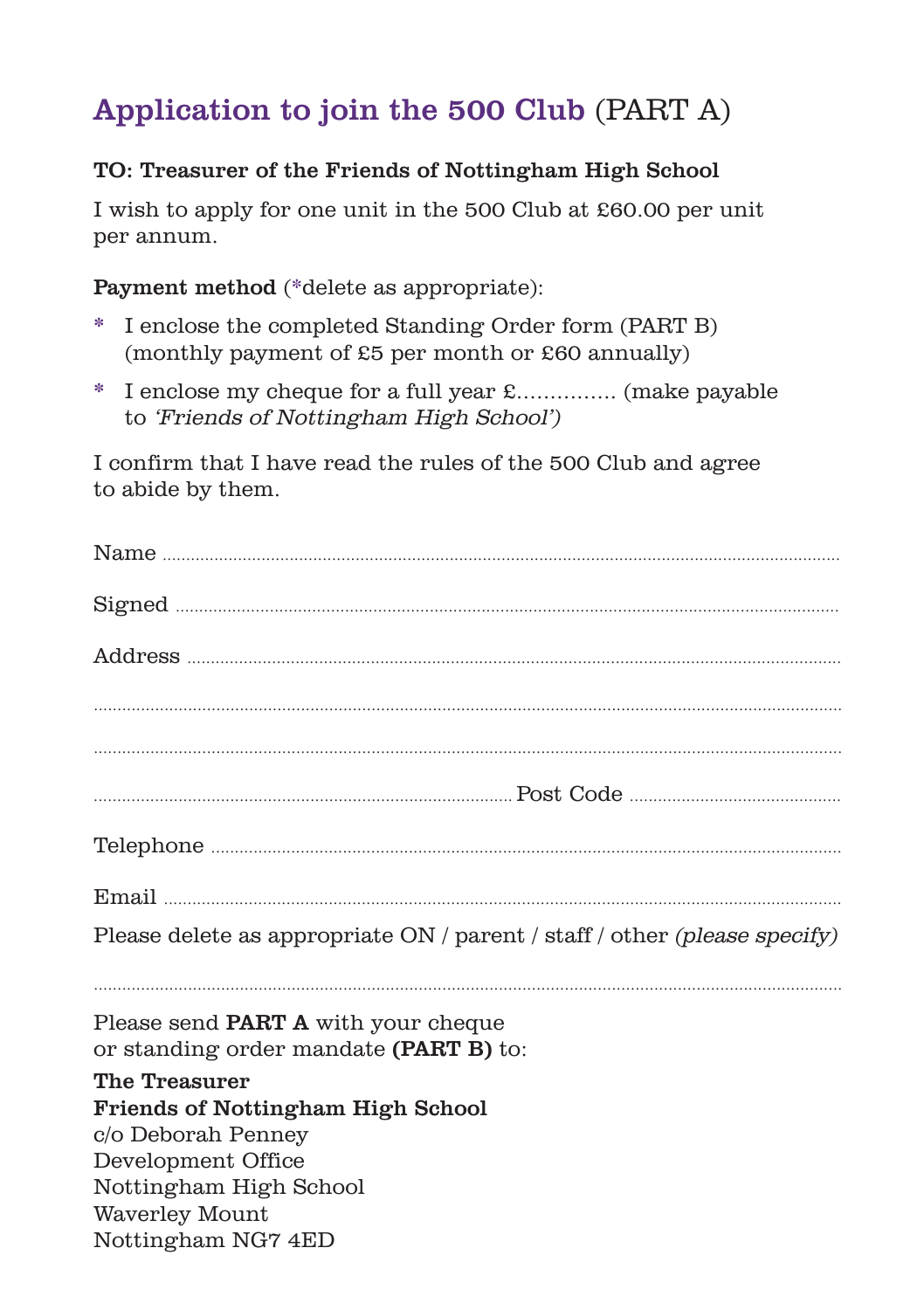# Standing order form (PART B)

Please instigate the following Standing Order which should remain in force until cancelled by me in writing.

| Please Pay:<br>NatWest Bank, Nottingham City Branch,<br>148-149 Victoria Centre, Nottingham NG1 3QT. |                                                           |
|------------------------------------------------------------------------------------------------------|-----------------------------------------------------------|
| Account Name: Friends of Nottingham High School<br>Sort Code: 60-80-09 Account Number: 24982733      |                                                           |
|                                                                                                      | thereafter until further notice. (*delete as appropriate) |
|                                                                                                      |                                                           |
|                                                                                                      |                                                           |
|                                                                                                      |                                                           |
|                                                                                                      |                                                           |
|                                                                                                      |                                                           |
|                                                                                                      |                                                           |
|                                                                                                      |                                                           |

Data Protection: All data collected relating to the 500 Club will be shared with Nottingham High School (NHS) and then held securely by NHS Development Office on their database under the provisions of the 1998 Data Protection Act. The information you provide may be used by NHS and the wider NHS community for educational, charitable and social activities (sending invitations, newsletters (print and electronic) or for fundraising). Information will not be given or sold to external (ie non NHS) entities for marketing or other purposes, except when acting as agents for the NHS Development Office under a duty of confidentiality. If at any time you wish to make a request for information held by the Friends of Nottingham High School, please do so in writing via the Development Office marking your enquiry '500 Club'. Our Privacy Notice can be found here http://oldnottinghamians.co.uk/#yourdata